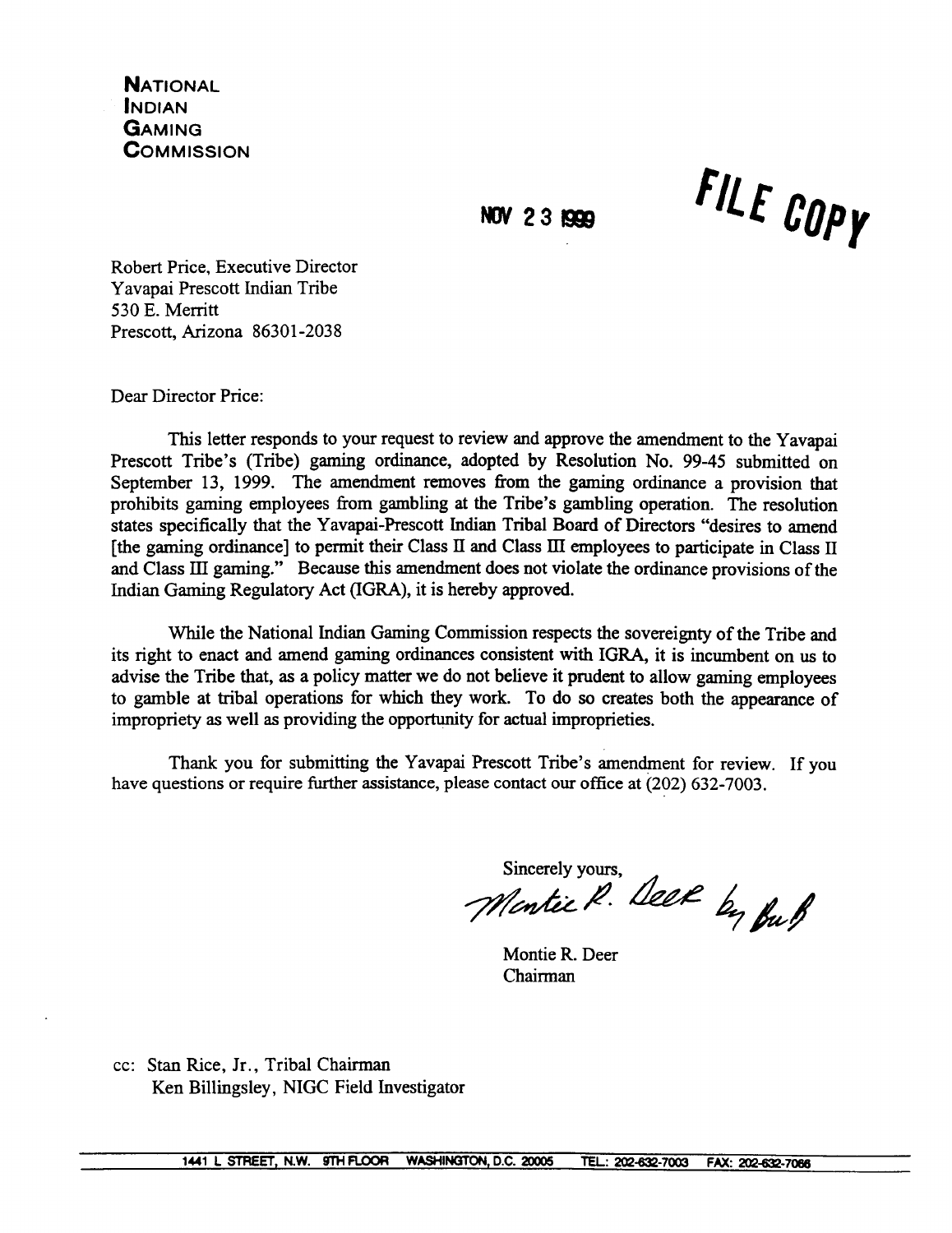**RESOLUTION NO. 99-45 SEP 20** 1999 **OF THE GOVERNING BODY OF TEE - (999 YAVAPAI-PRESCOTT INDIAN TRIBE**

- **WHEREAS, the Yavapai-Prescott Indian Tribe is a Federally recognized Indian Tribe within the State of Arizona; and,**
- **WHEREAS, the Yavapai-Prescott Indian Tribe Board of Directors is the governing body of the Yavapai-Prescott Tribe in accordance with the Tribal Articles of Association; and,**
- **WHEREAS, the Yavapai-Prescott Indian Tribe (the Tribe) of the Yavapai County, Arizona (1) enacted a Gaming Ordinance No. 13 dat~d June 18, 1992, as set forth in Tribal Resolution 92-24, which was approved by the United States Department of the Interior, Bureau of Indian Affairs, to conduct lawful gaming pursuant to Public Law 100-497, known as the Indian Gaming Regulatory Act of 1988, 25 U.S.C. §2701, ~ ~q. (the Act), and the regulations promulgated thereunder; and (2) executed the Tribal State Gaming compact of 1992 with the State of Arizona, to conduct Class III Gaming activities, as defined in the Act and resolutions promulgated thereunder; and,**
- **WHEREAS, the Yavapai-Prescott Indian Tribal Board of Directors desires to amend Section 10, Operations of Ordinance No. 13 to permit their Class II and Class III employees to participate in Class II and Class III gaming; and,**
- **WHEREAS, by eliminating subsection D of Section 10. Operations Class II and Class III Employees will be able to participate in Class II and Class III gaming, when authorized by the Yavapai-Prescott Indian Tribe Board of Directors.**
- **NOW, THEREFORE BE IT RESOLVED THAT the Yavapai-Prescott Indian Tribe Board of Directors hereby amends the Tribal Gaming Ordinance No. 13, Section 10 to read as follows:**

**Section 10. Operations**

**A. The Tribes Class II Gaming and Class III Gaming may be conducted each and every day of the week between the hours authorized by and consistent with the provisions of the Tribal-State Compact or, in the absence of a Tribal-State Compact, at such hours of the day or night as determined** in the exercise of the Tribe's sole **discretion, provided that such gaming activities shall be operated not less than three days (Friday, Saturday and Sunday) per week and there shall be no limit as to prize money for any single gaming activity, bingo game or session.**